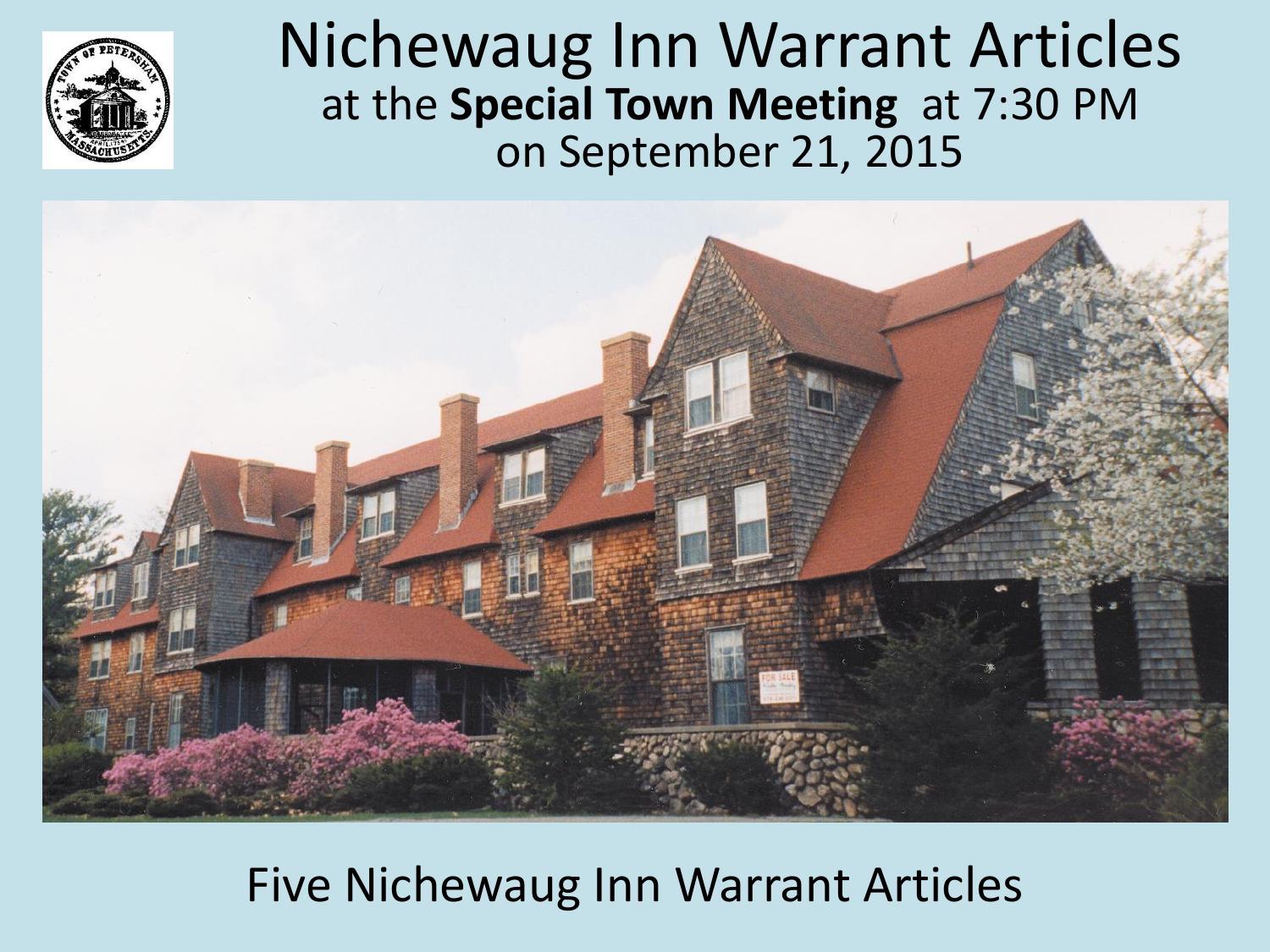### Presentation

- Quick History of the Property
- Quick Overview of the Site
- The Town's Choice
- Five Nichewaug Inn Warrant Articles
	- Different options, different outcomes, different costs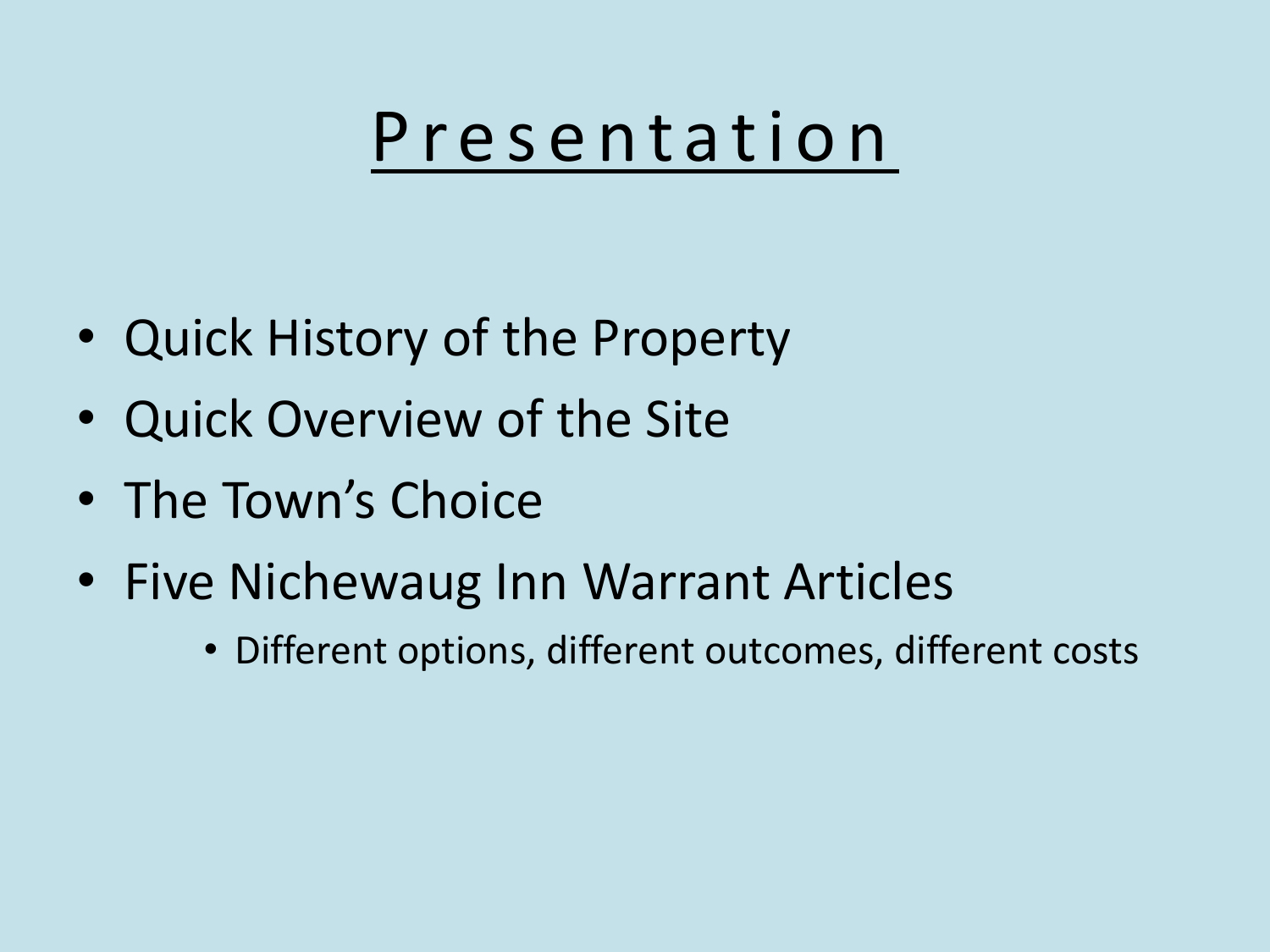### Quick History of the Property

- 1899 Shingle front building, operated as Inn
- 1950s Brick Academy wing built onto back, operated as a girls parochial school
- 1973 Maria Assumpta Academy closed
- 1980s Building ceased to be lived in
- 2007 Town voted to accept property as gift
- 2010 Town voted to demolish with anticipated grant funding (unsuccessful)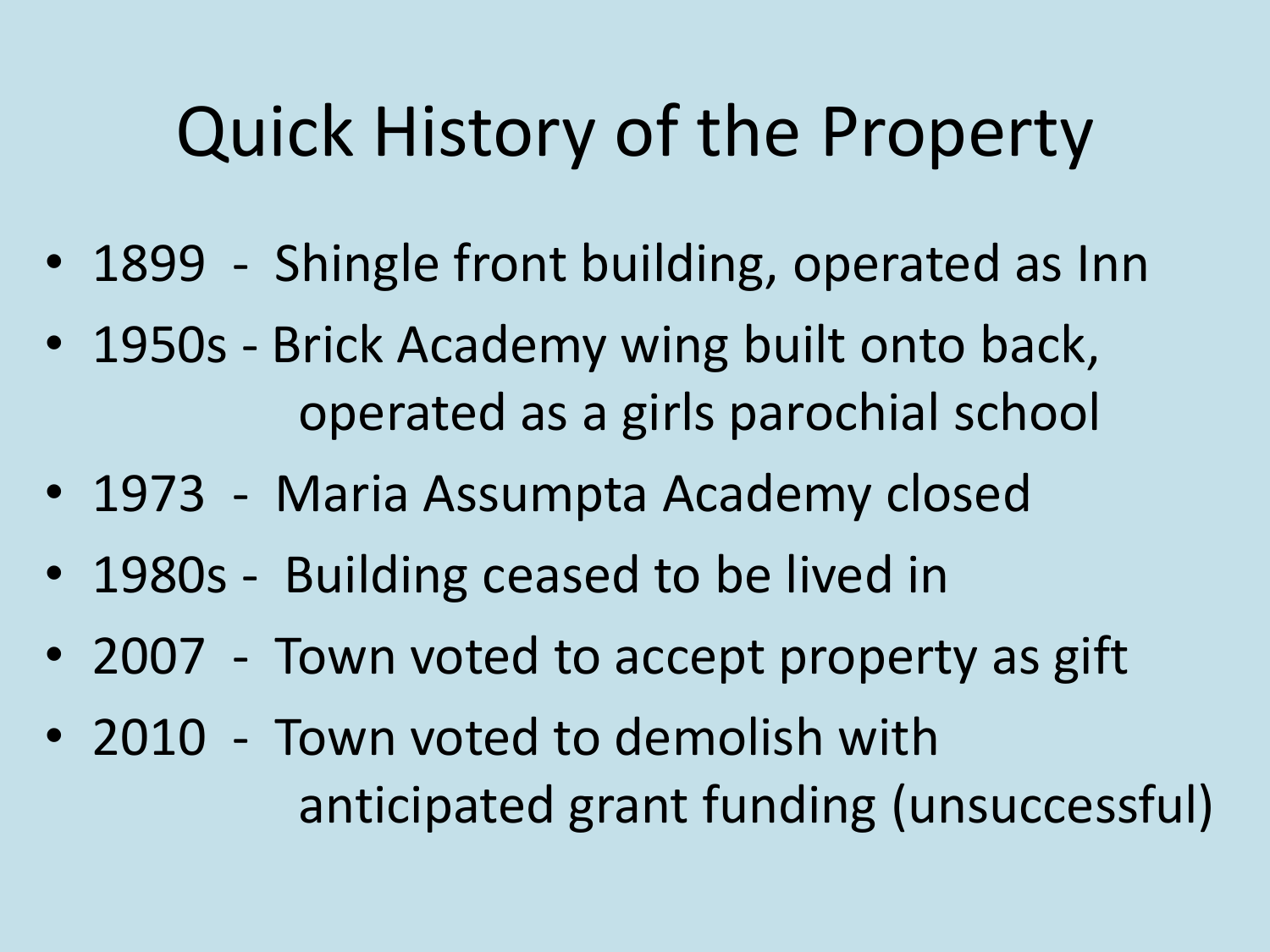### Nichewaug Property Plot Plan

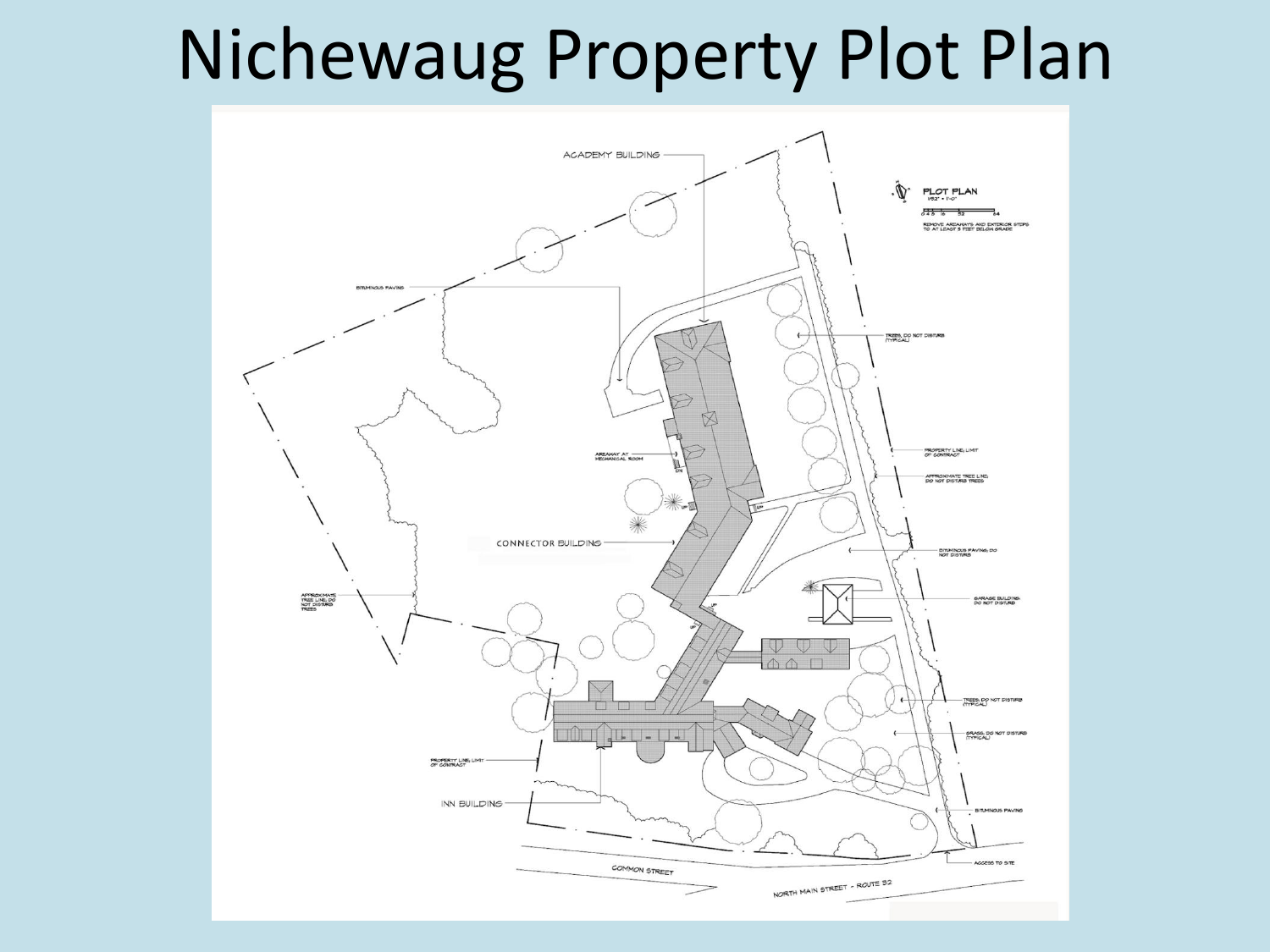## Quick Overview of the Site

- 6.7 acre parcel now owned by the town
- 100,000 square foot building
- Within Federal and local Historic District:

Petersham Common Historic District is on National Register of Historic Places

- Primary and secondary well inactive
- Septic outdated
- Electricity shut off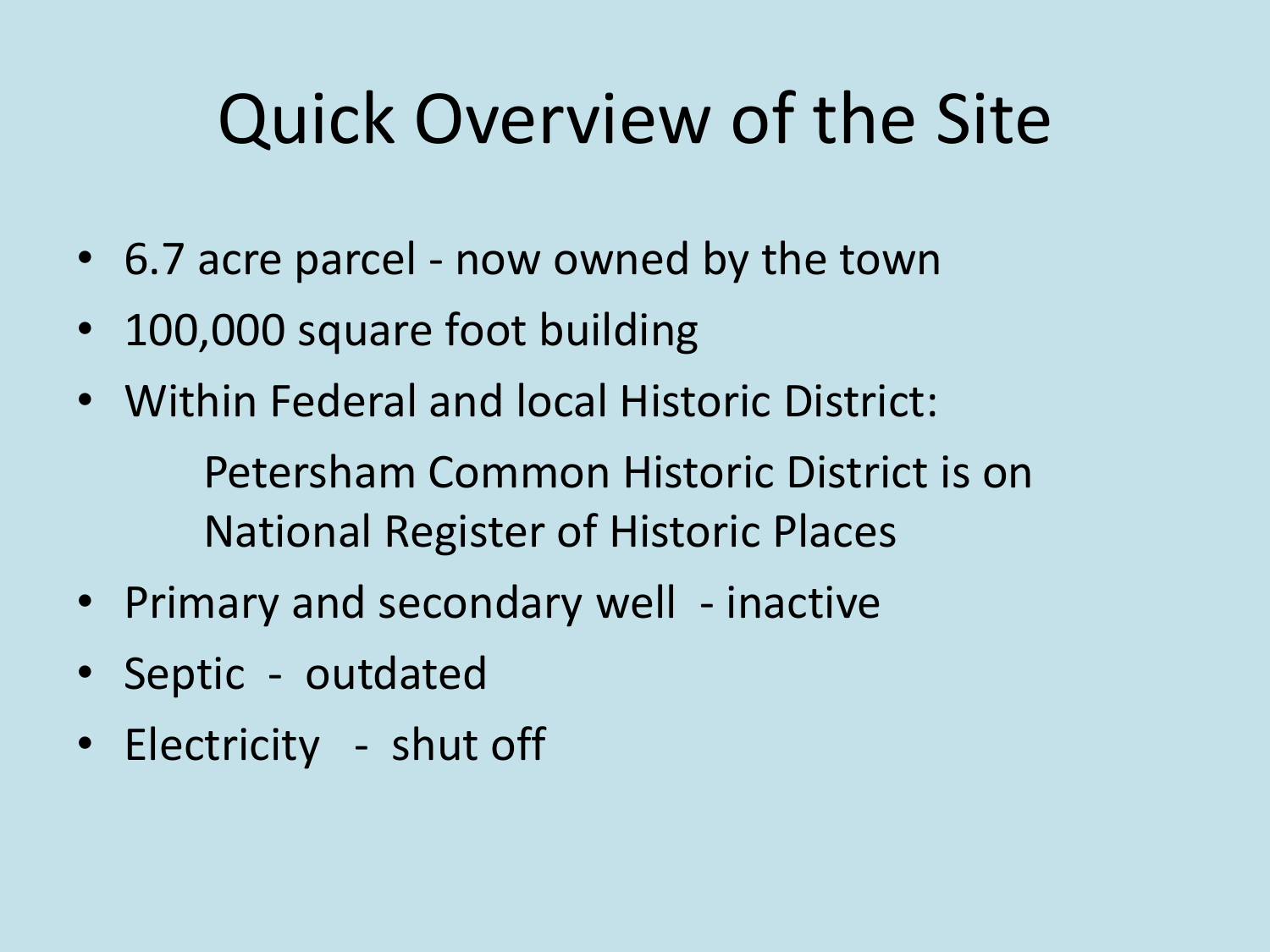Site Information Available on the Town's Web Site

#### A lot of *Due Diligence* has been done:

- Asbestos (2007, 2014) reports
- PCB report (2014)
- Limited Phase II Site Assessment (2010)

( To assess potential historical environmental contamination )

- Septic and Well report (2009)
- Soil report (2009)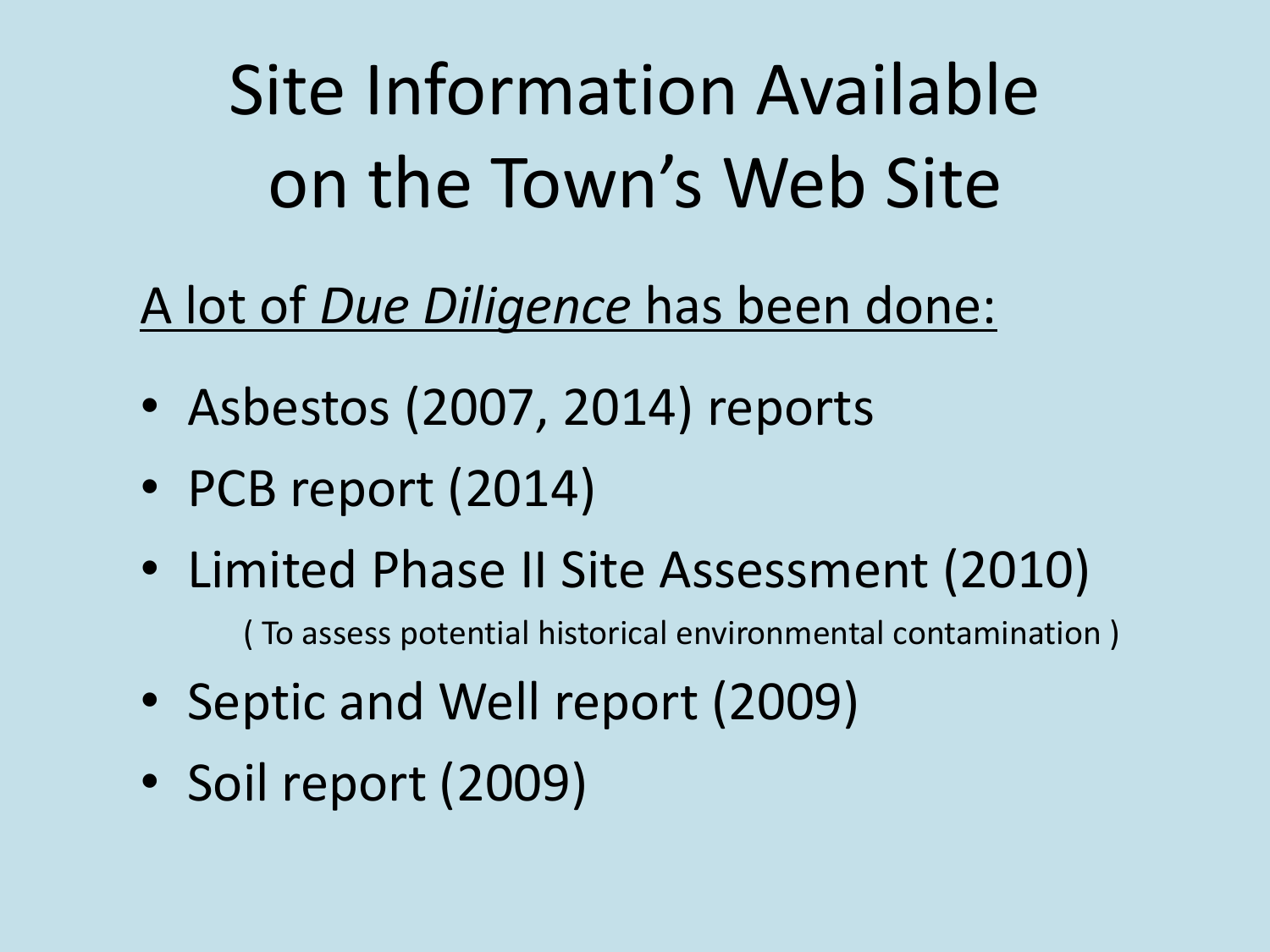# The Town's Choice

- What to do with this property ?
- Strongly-held views by some residents but many people's views have not been heard
- Big decision with important budgetary, aesthetic, and community implications
- A 2 person Selectboard should not decide
- Various options are being presented to voters with different costs and outcomes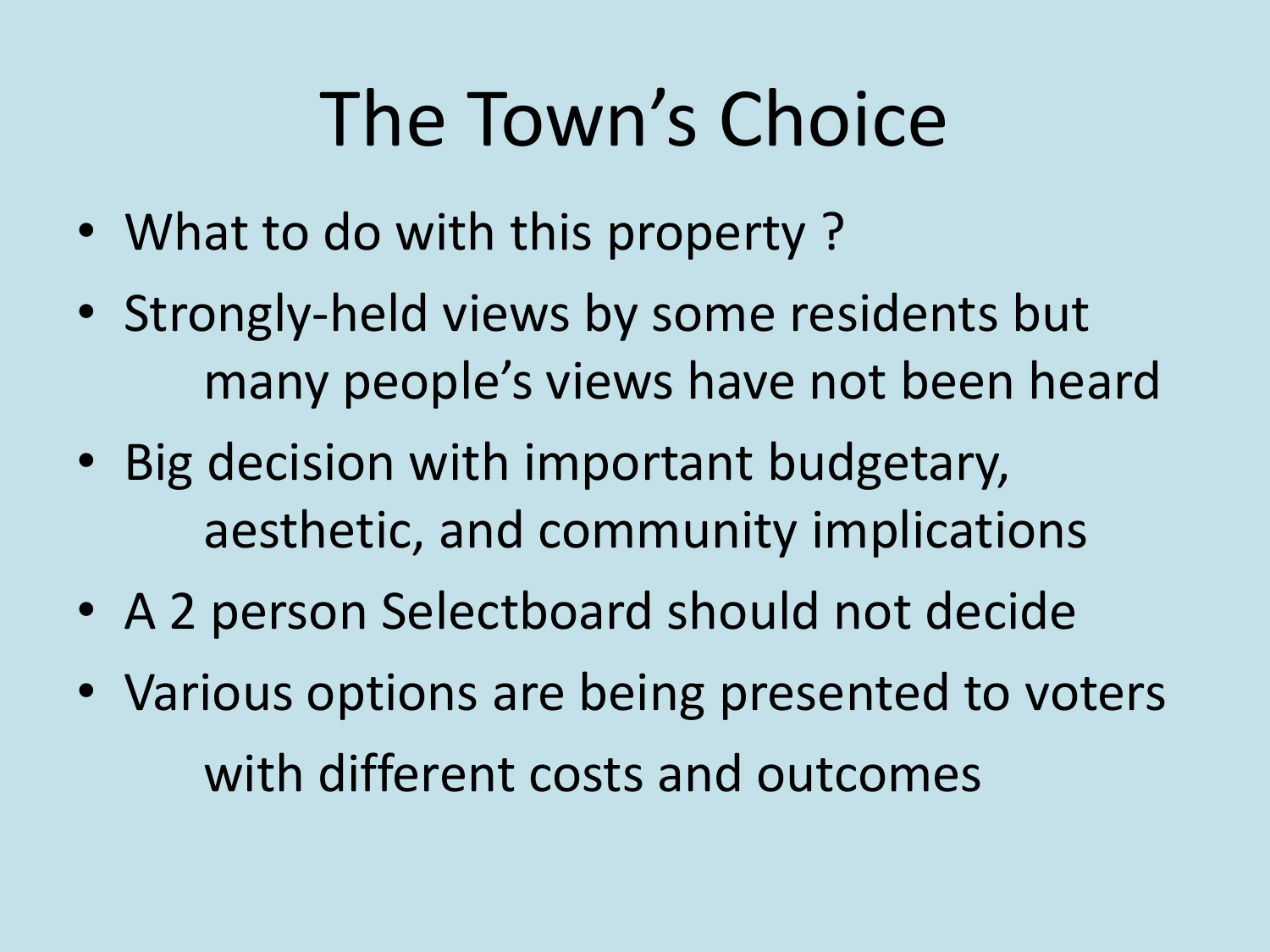### Five STM Warrant Articles Concerning the Nichewaug Inn Property

- Article 6 Convey Property for Redevelopment
- Article 7 Total Demolition
- Article 8 Demolition of Connector Wing Only
- Article 9 Abatement of Hazardous Materials
- Article 10 Hire Consultant to Prepare Options for the Property

*All but Article 10 require a 2/3rds Vote*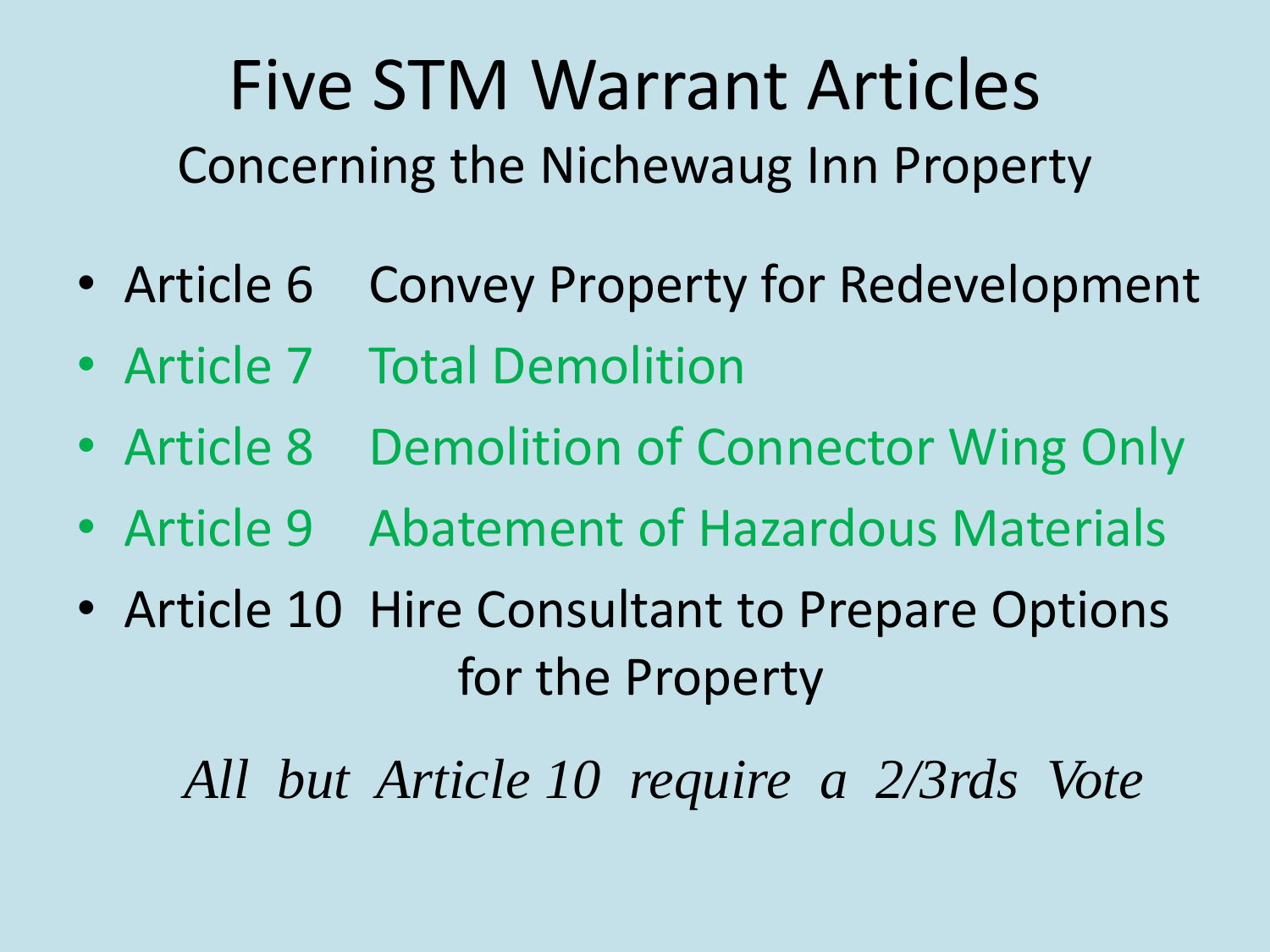Transfer, Reuse & Redevelopment - 'Request For Proposal' Process -

- RFP Posted and distributed in November 2014
- Building Walk-thru in December and in May
- 3 Interested developers initially
- 2 Proposals received by deadline in February
- Nichewaug Inn Evaluation Committee review
- 1 Proposal withdrawn
- 1 Proposal remaining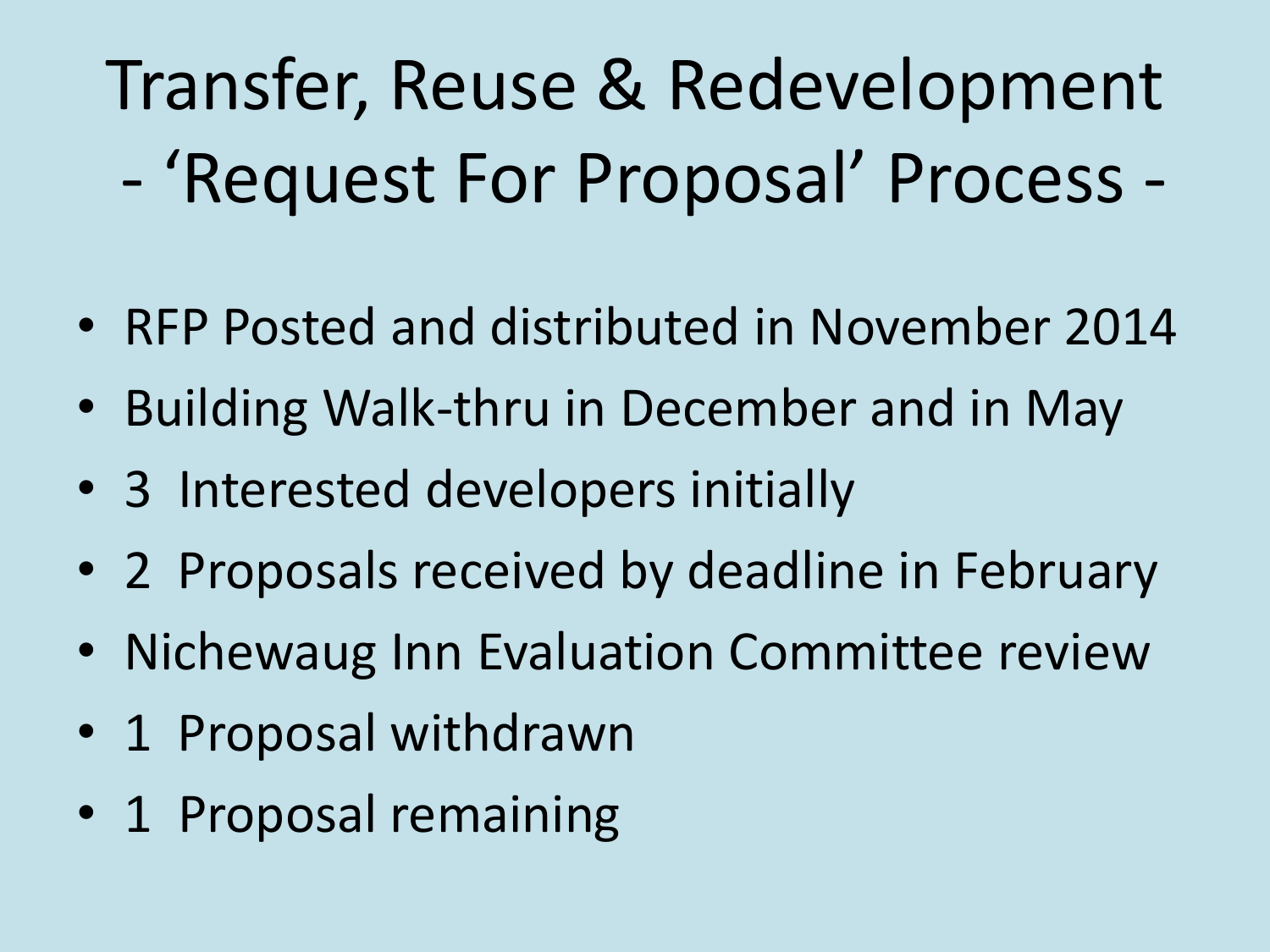### Proposal from Michael Tavares

- Proposal Submitted February 28
- Public Presentation in Town Hall on May 19
- To redevelop the buildings into a mixed-use development with 38 residential units, 22 units for 55+ population
- His proposal and his responses to questions from the Nichewaug Inn Evaluation Committee, the Selectboard, the AFC, and town residents are all posted on town's web site.
- Many questions here regarding financing, scale of development, real estate market, cost to town, timing, etc.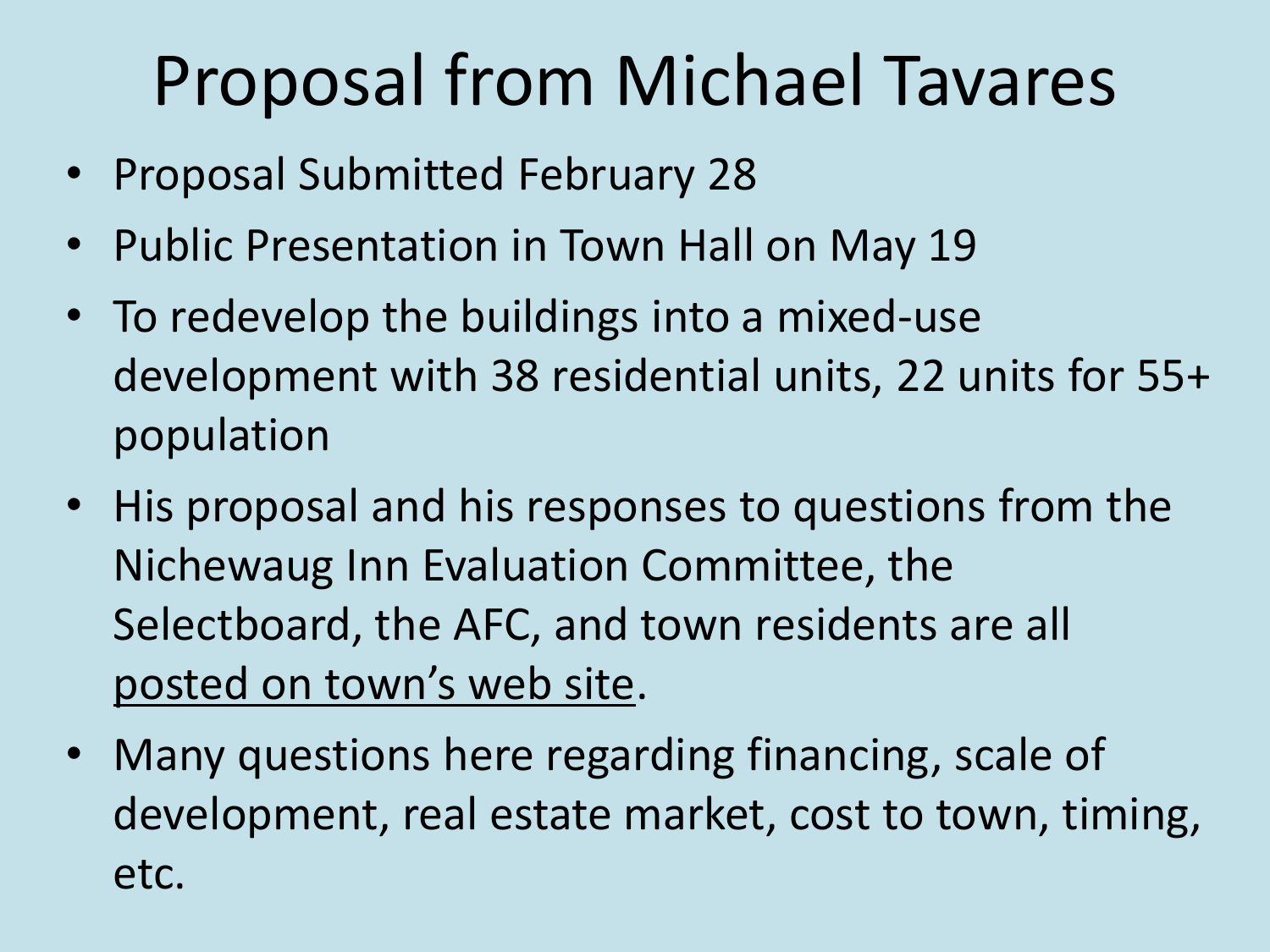### Article 6 - Redevelopment Article

Would authorize conveyance of the property to the developer chosen through the RFP process and for the Selectboard to begin negotiations for the terms of the redevelopment while safeguarding the town's interests

**See Warrant Article Language**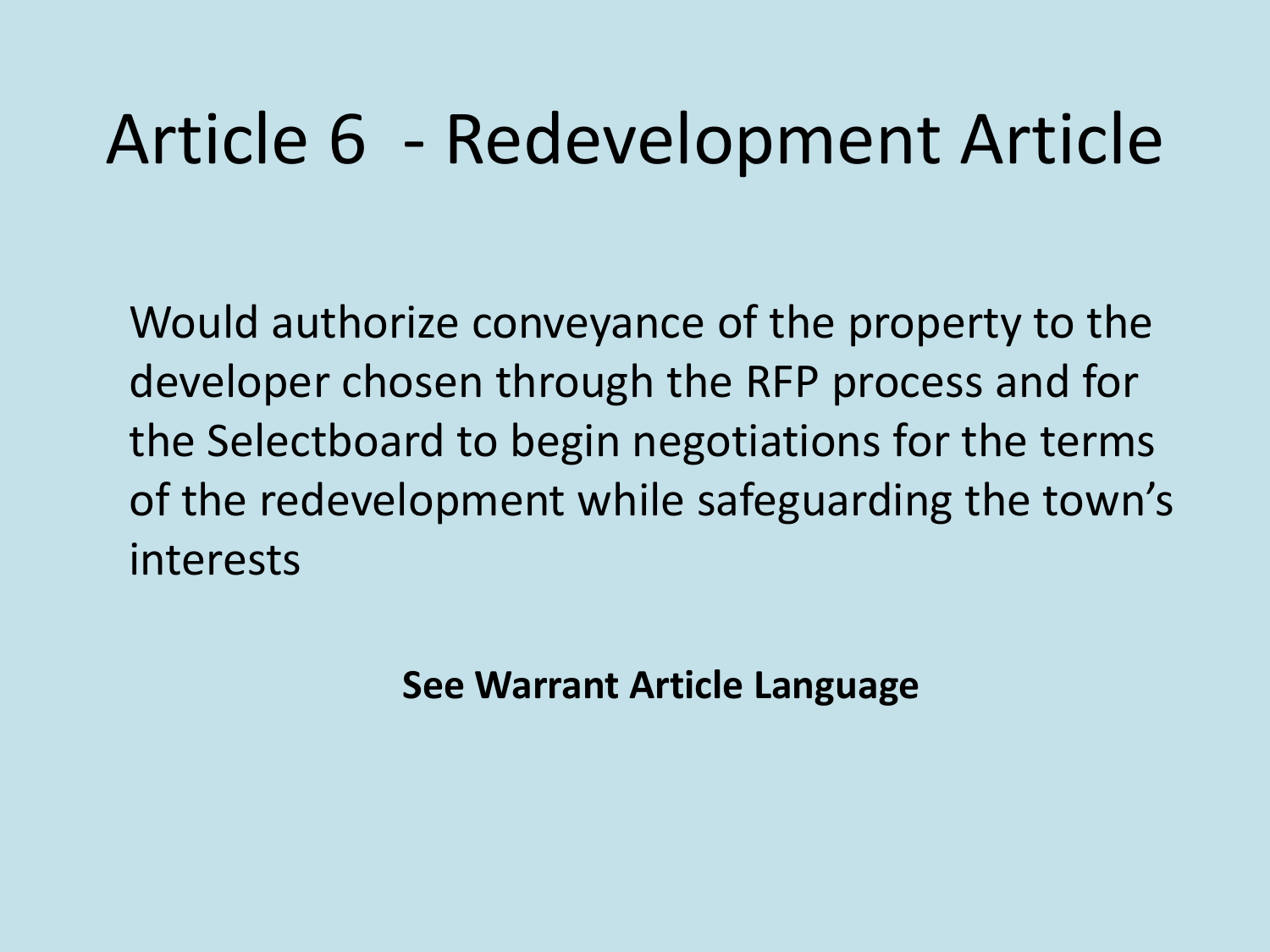### Abatement & Demolition Articles

- Article 7 Total Demolition includes abatement
- Article 8 Demolition of Connector Wing Or "Partial Demo" includes abatement
- Article 9 Abatement of Hazardous Materials (i.e. removal of all hazardous materials: Asbestos and PCBs)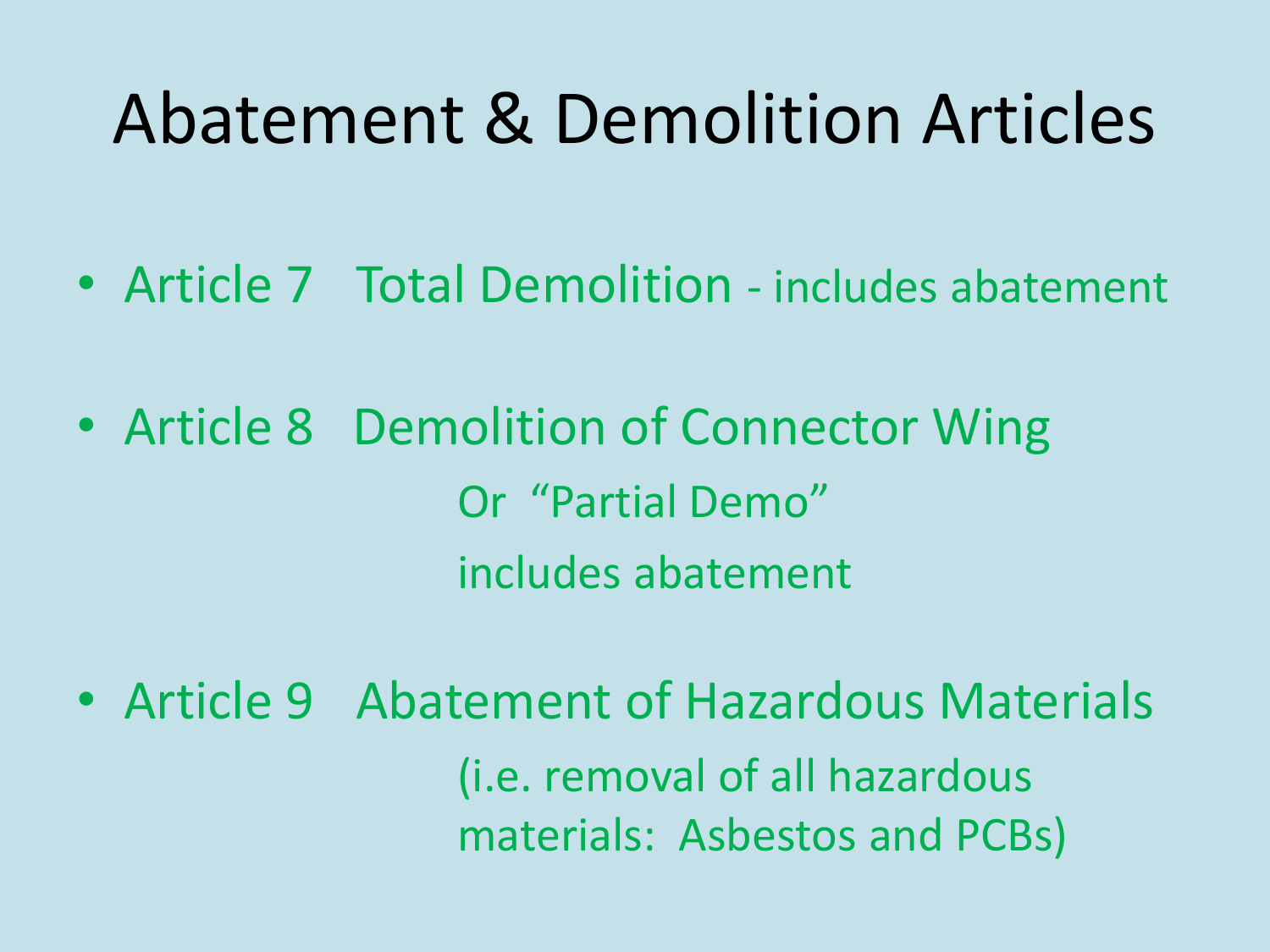### Abatement & Demolition Bids Received August 12, 2015

Four bids were received:

|                         |                  | <b>Demo</b>      | Demo                            |          |              |
|-------------------------|------------------|------------------|---------------------------------|----------|--------------|
| <b>Contractors</b>      | <b>Abatement</b> | <b>Connector</b> | <b>Remaining Bldgs</b>          |          | <b>Total</b> |
| <b>ABW, Springfield</b> | 494,729<br>$+$   | 139,700          | 337,200<br>$\ddot{\phantom{1}}$ | $\equiv$ | 971,629.     |
| NASDI, Woburn           | 822,000          | 192,000          | 639,000                         |          | 1,653,000.   |
| Compass, Ludlow         | 790,342          | 168,959          | 722,803                         |          | 1,682,104.   |
| SMI, Norwood            | 755,000          | 250,000          | 775,000                         |          | 1,780,000.   |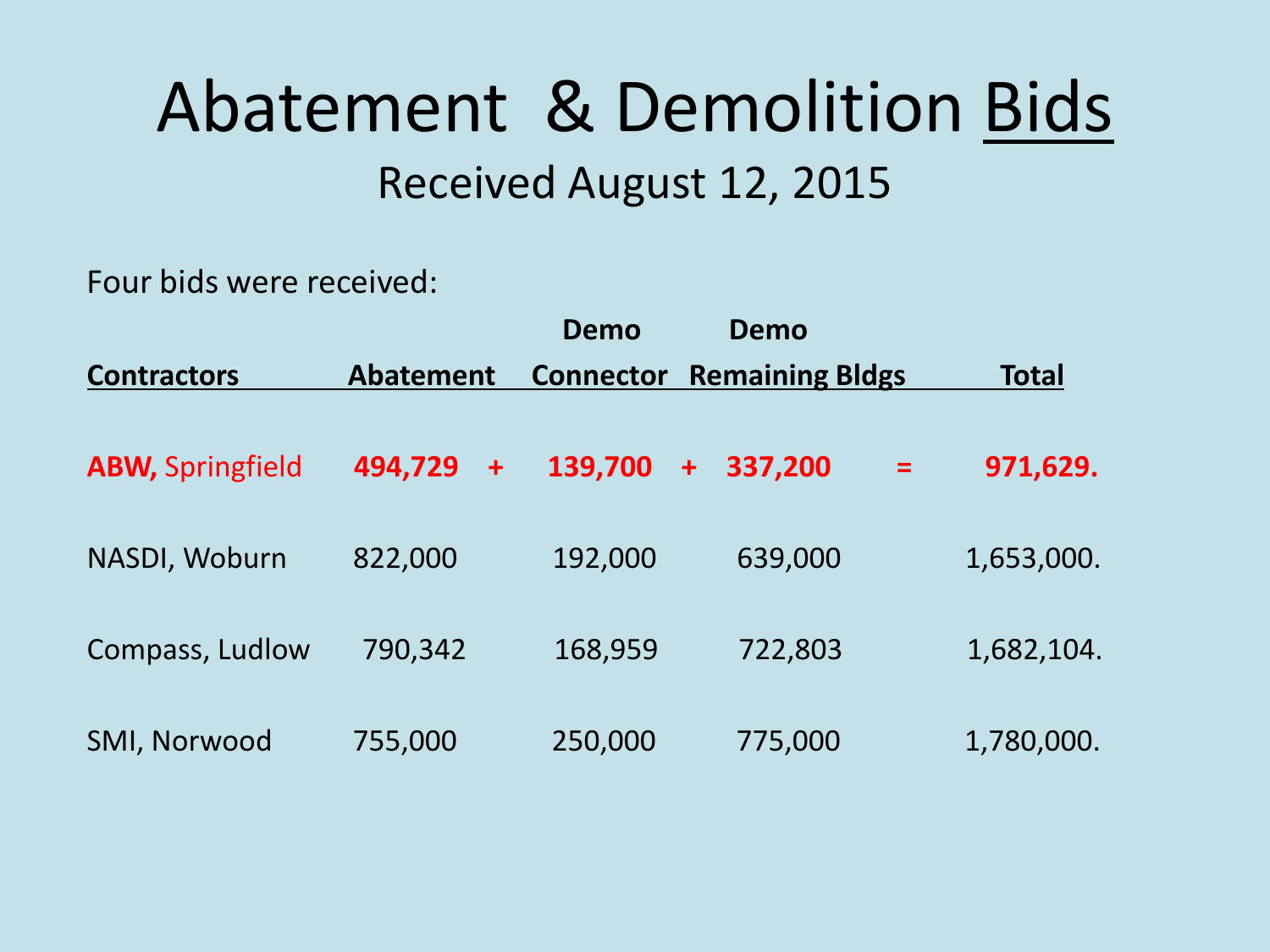### Abatement and Demo Costs

Low Bid from Associated Building Wreckers (ABW),

Recommended by HLS, town's consultant handling bidding

10% Asbestos Monitoring Work Contingency & Project Management Totals For **Total Demolition** (includes abatement) **\$ 584,202.** + \$ 524,590 (includes 10% contingency) = **\$ 1,108,792.** For **Demolition of Connector Wing** *Only* (includes abatement) \$ **584,202.** + \$ 153,670 (includes 10% contingency) = **\$ 737,872.** For **Hazardous Materials Abatement** *Only*  $$494,729 + 10\%$  contingency +  $$40,000 = $584,202$ .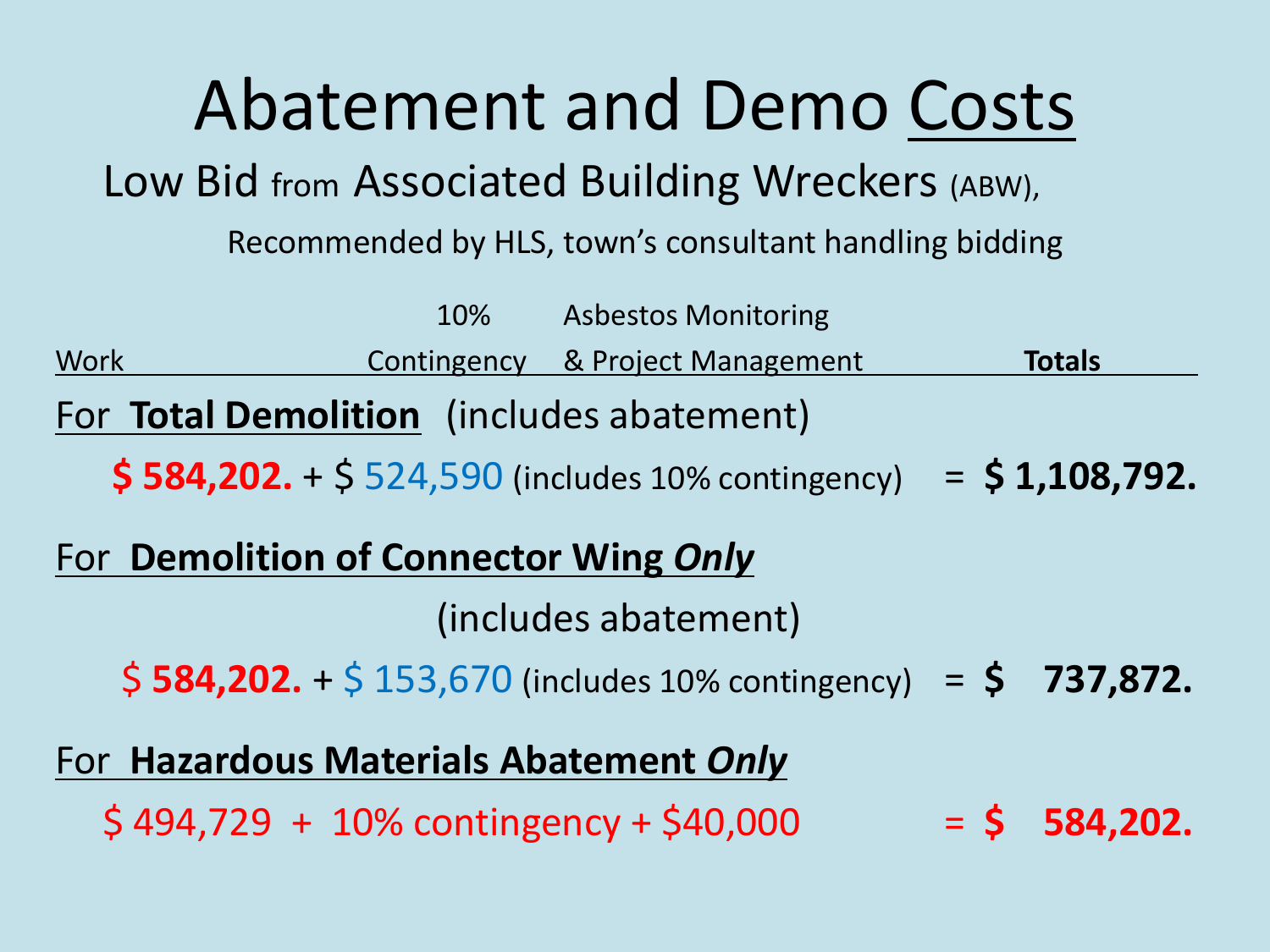#### Dollar amounts in Draft Warrant Motions

| <b>From Stabilization Fund</b> | To <b>Borrow</b> | <b>Total</b> |  |
|--------------------------------|------------------|--------------|--|
| Art. 7 - Total Demolition      |                  |              |  |
| \$358,792                      | \$750,000        | \$1,108,792. |  |

### Art. 8 - Partial Demolition \$ 357,872 \$ 380,000 **\$ 737,872.**

Art. 9 - Abatement of Hazardous Materials Only \$ 354,202 \$ 230,000 **\$ 584,202.**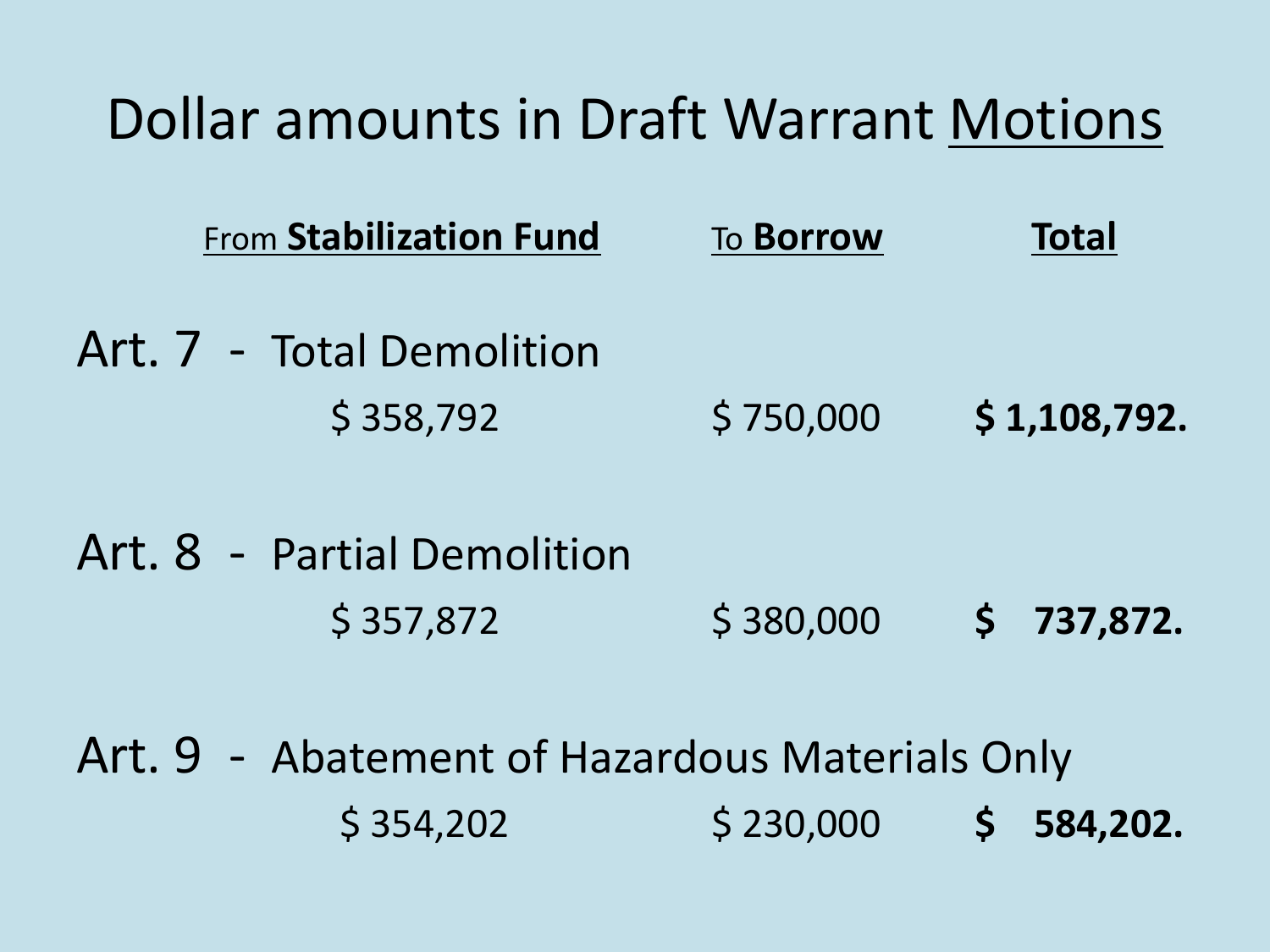### Article 7 - Total Demolition

Arguments made for Total Demolition:

- Addresses a significant fire danger to the Town, such a fire would potentially be very damaging to public health, the town's economy, environment and budget
- The building is deteriorating
- Redevelopment deemed not economically feasible

The Demolition:

• The Bid Specification document lays out the terms of how the abatement and demolition are to be done

(The garage to be kept for Fire Department storage of antique fire trucks)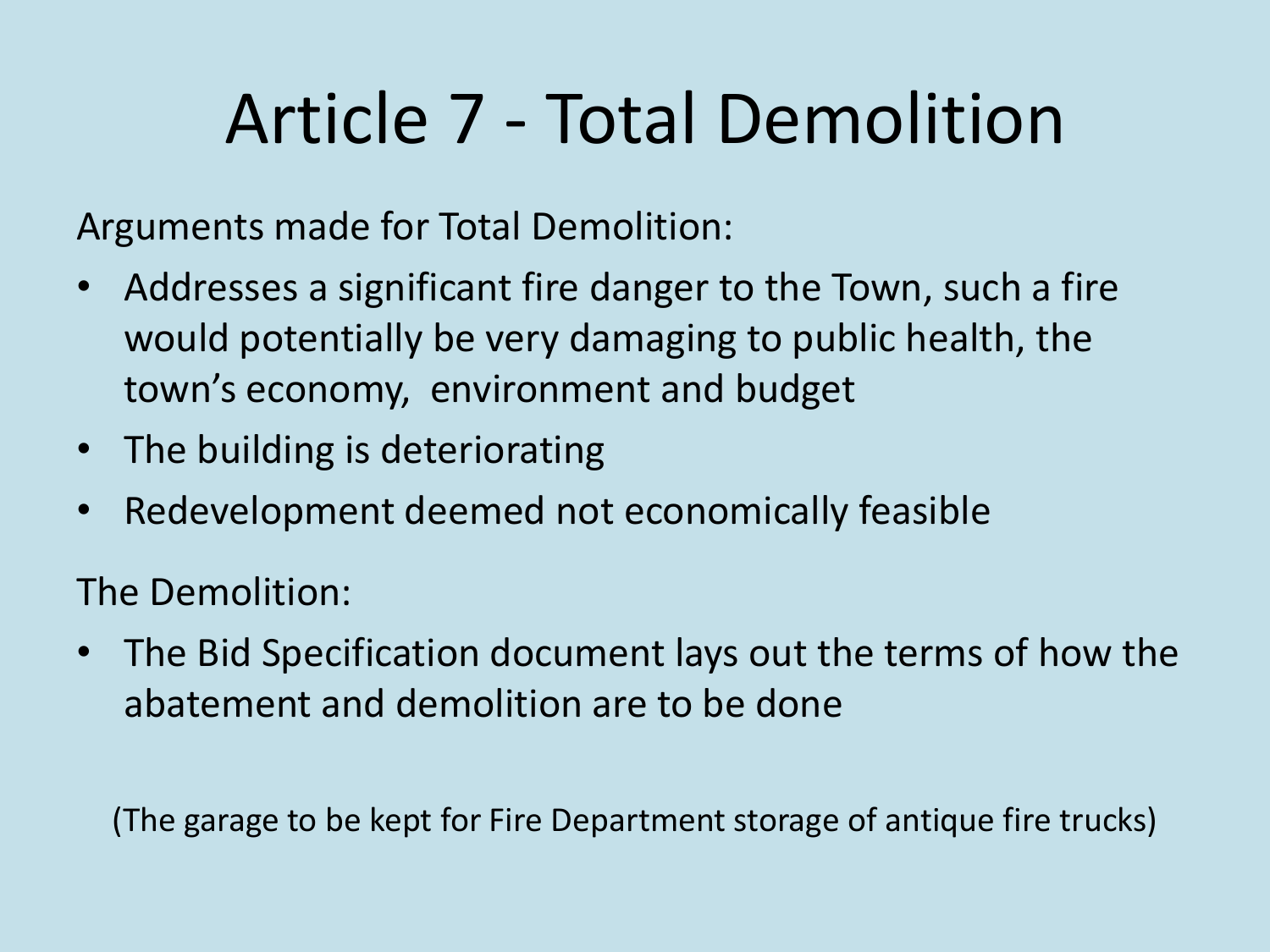## Demolition Specs

- All above-ground building materials removed
- Foundation broken up, pushed in and buried 5 feet deep
- Covered with 'structural fill'
- Regraded with 8" of topsoil and seeded
- Old septic pipes remain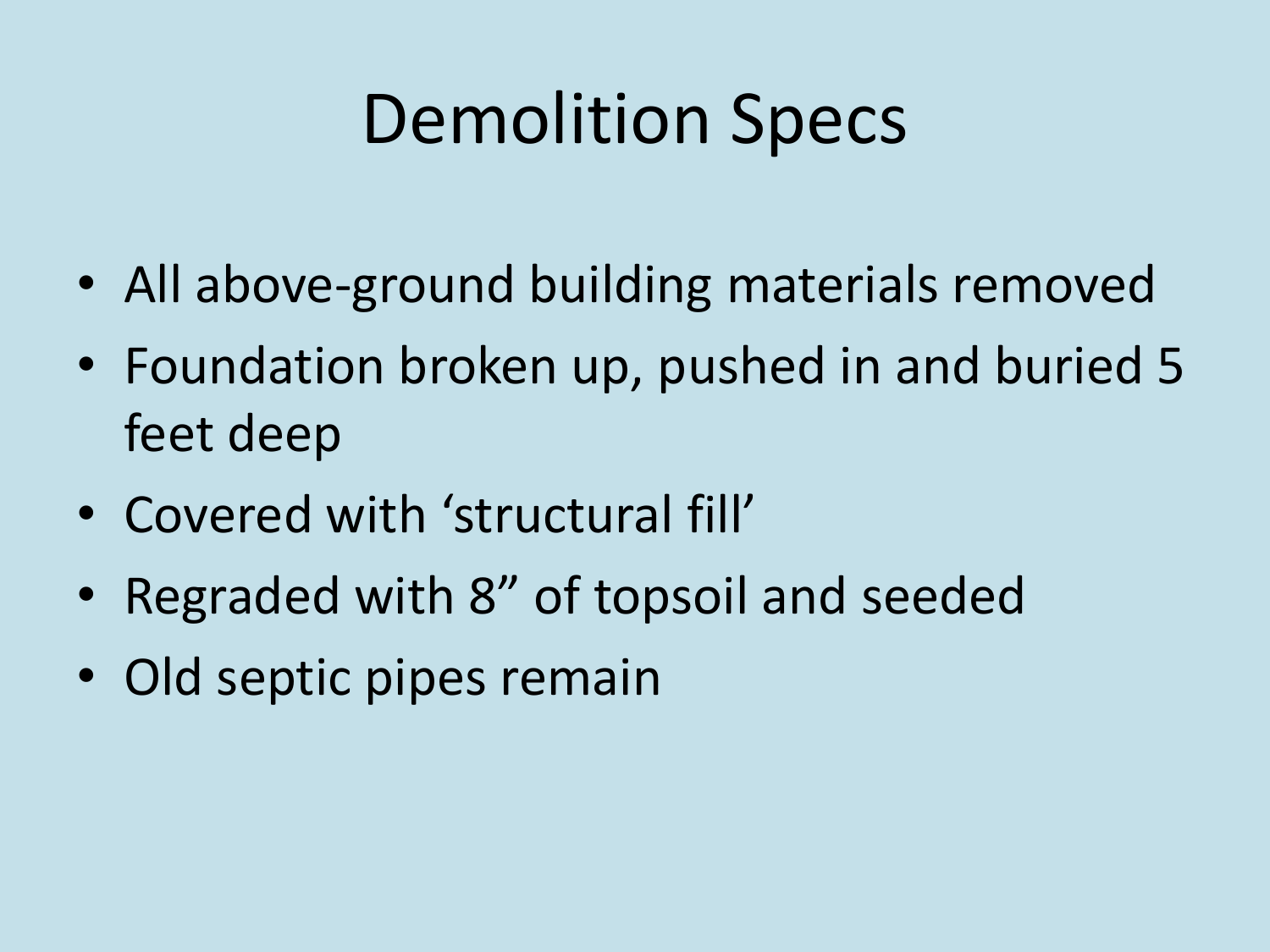### Article 8 – Demolition of Connector Wing

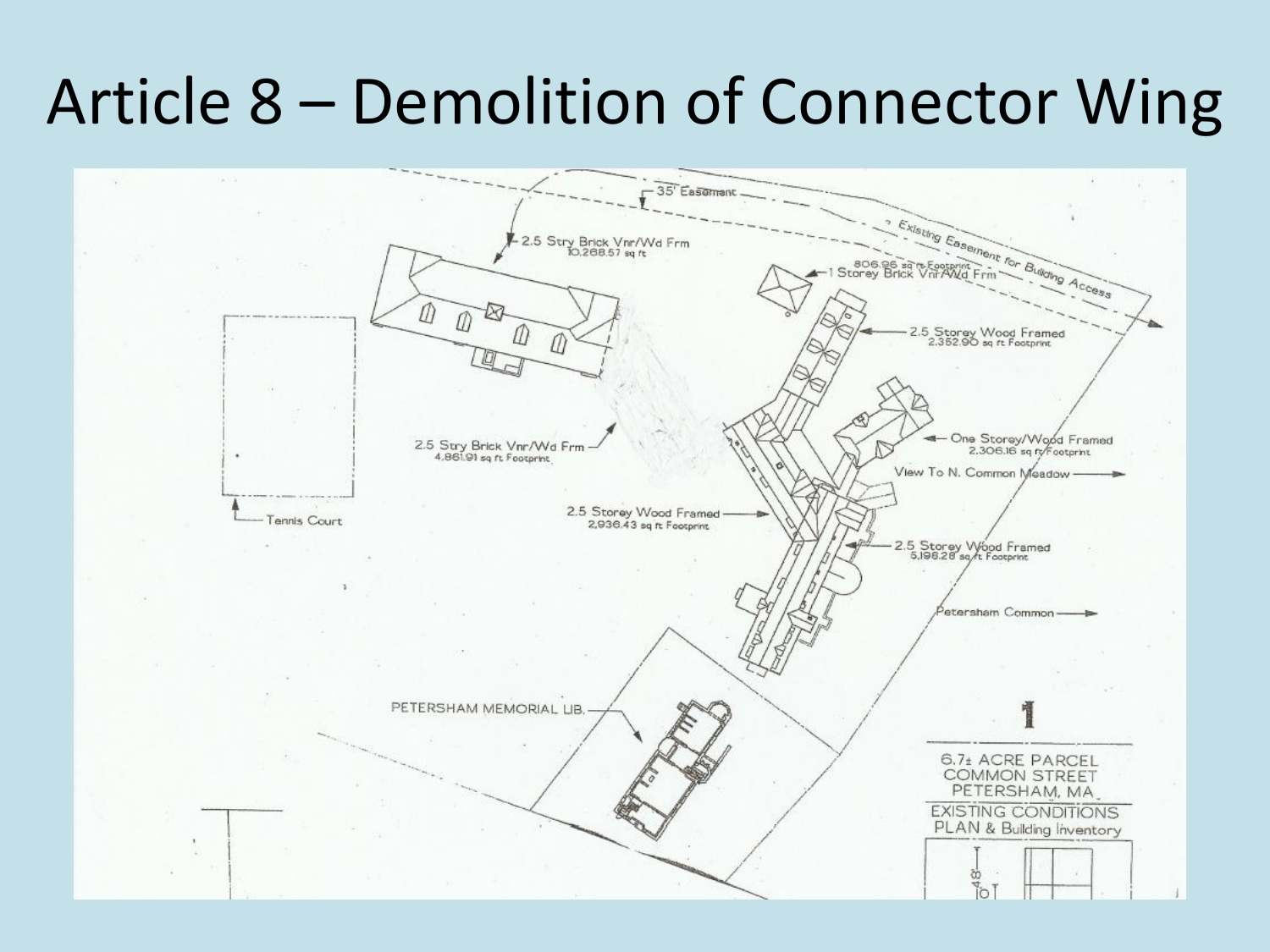### Demolition of the Connector Wing Another Option

- Provides a cheaper option now than total demolition (although still not a complete solution);
- Reduces somewhat the fire danger by making two separate buildings about 100 feet apart;
- Includes abatement of hazardous materials in all buildings;
- Downsizes the footprint of the large building by about **17%** potentially making the property more economically viable for redevelopment;
- Questions remain concerning the impact partial demolition may have on the ability to receive Federal and State historic rehabilitation tax credits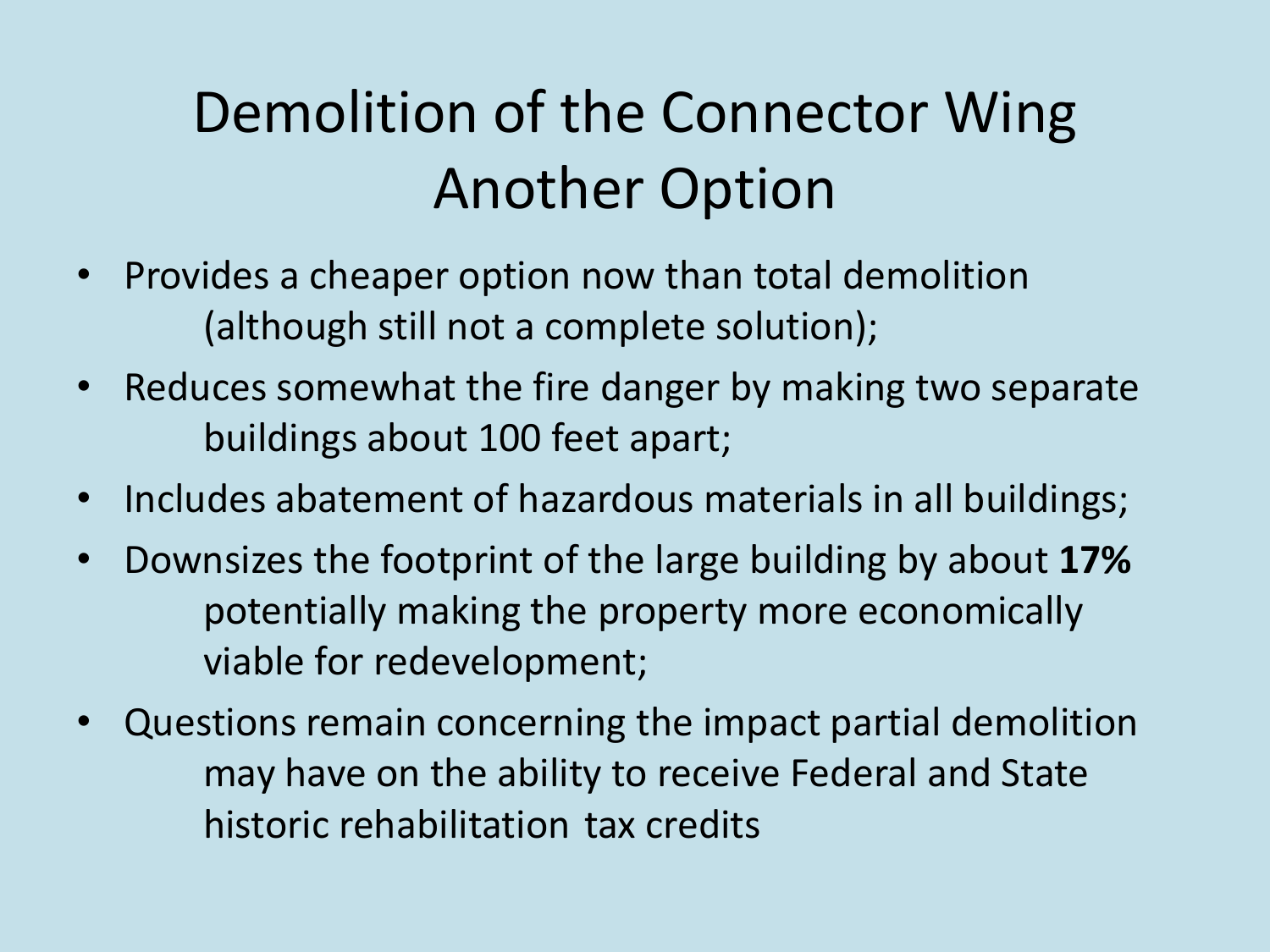### Article 9 - Abatement of Hazardous Materials

Important to address this threat to the community

- Asbestos & PCBs (Unit Prices for 9 items), e.g.
	- Asbestos on ceiling
	- Floor tiles
	- Pipe insulation
	- PCB in window glaze
- For *concealed* hazardous materials beyond the *anticipated* amounts already included in the Abatement base bid specs, there are unit costs to remove the additional discovered material
- The unit cost prices work both ways, to increase *or reduce* costs
- Budget to include a 10% contingency to cover such costs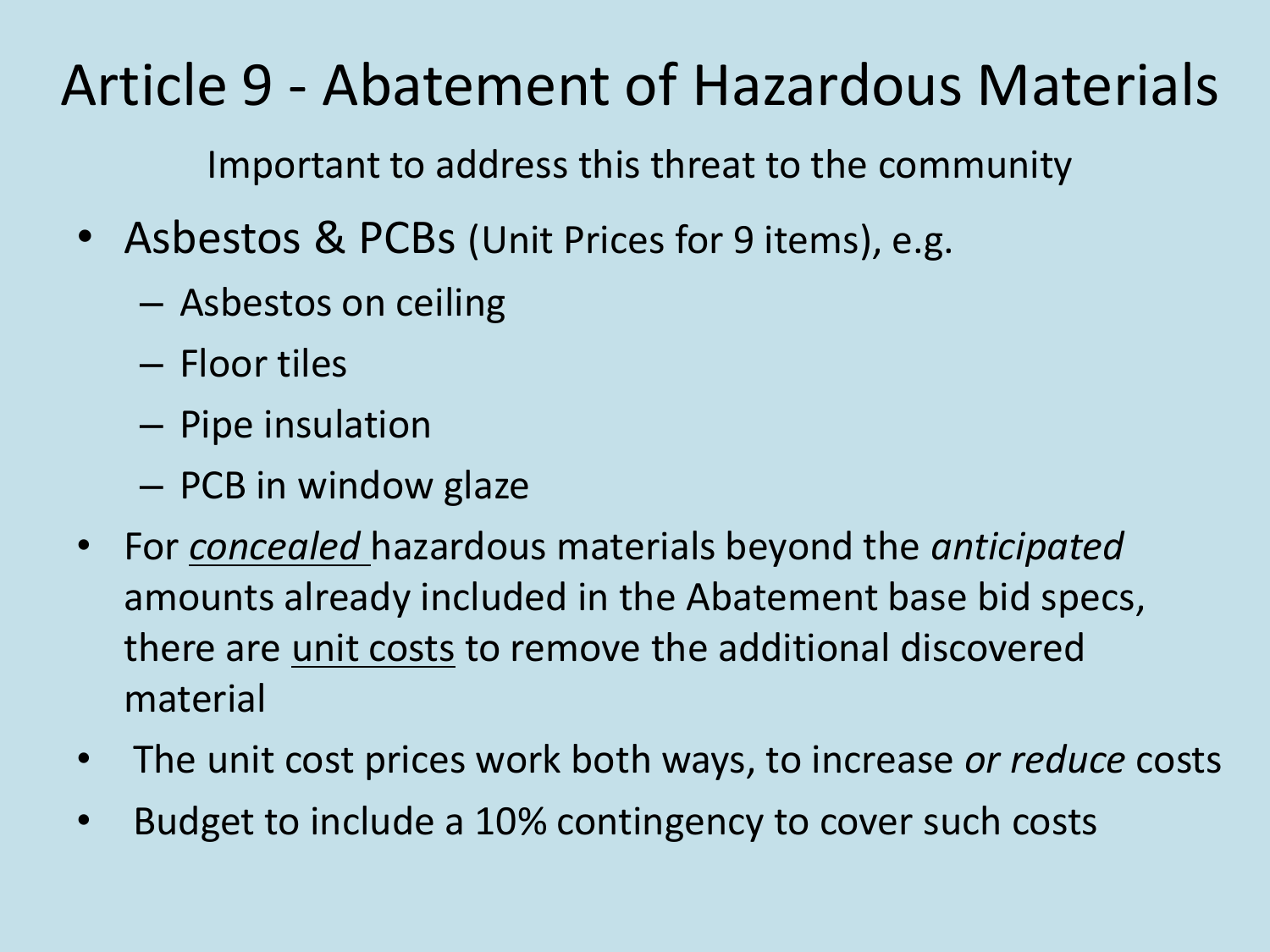### The Abatement or Demolition Process

- Abatement and/or Demolition Contract would likely be awarded on September 23rd to Associated Building Wreckers of Springfield, MA
- Conditions of Abatement and Demolition project per Bid Specs include:
	- Safety fence surrounding property
	- Wetted materials to keep dust down
	- Etc.
- Asbestos Monitoring and Project Management of Abatement and Demolition Contractors by a third party (39K bid)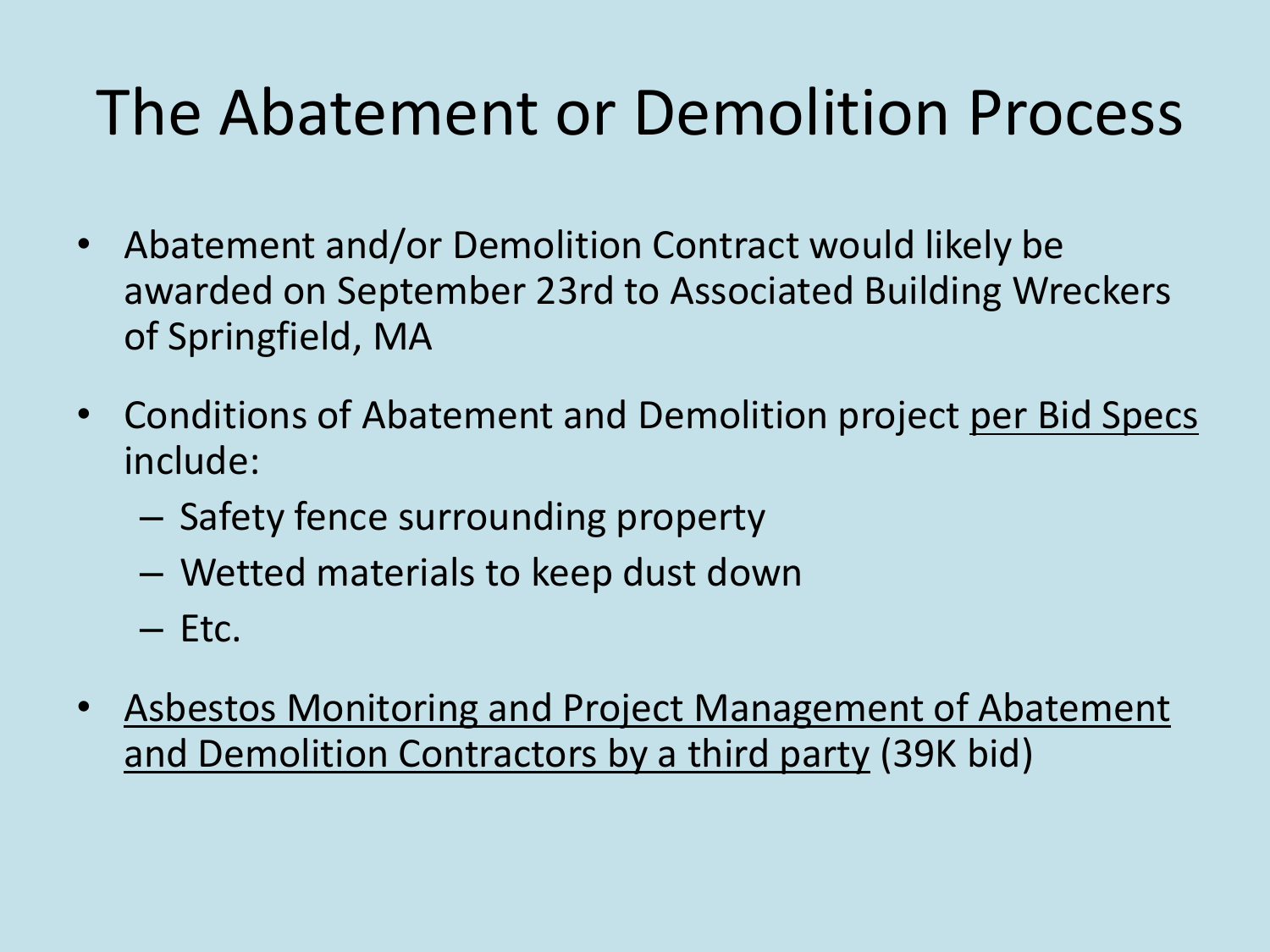### Abatement / Demo Schedule

- September 23 Award abatement &/or demo bid if approved at STM 2 days before (within 30 working days of receiving bids)
- May 20, 2016 Abatement to be completed (Town is <u>not</u> paying extra to do under 'winter conditions' )
- July 22, 2016 Building Demolition and Site Remediation to be completed ( would begin after abatement )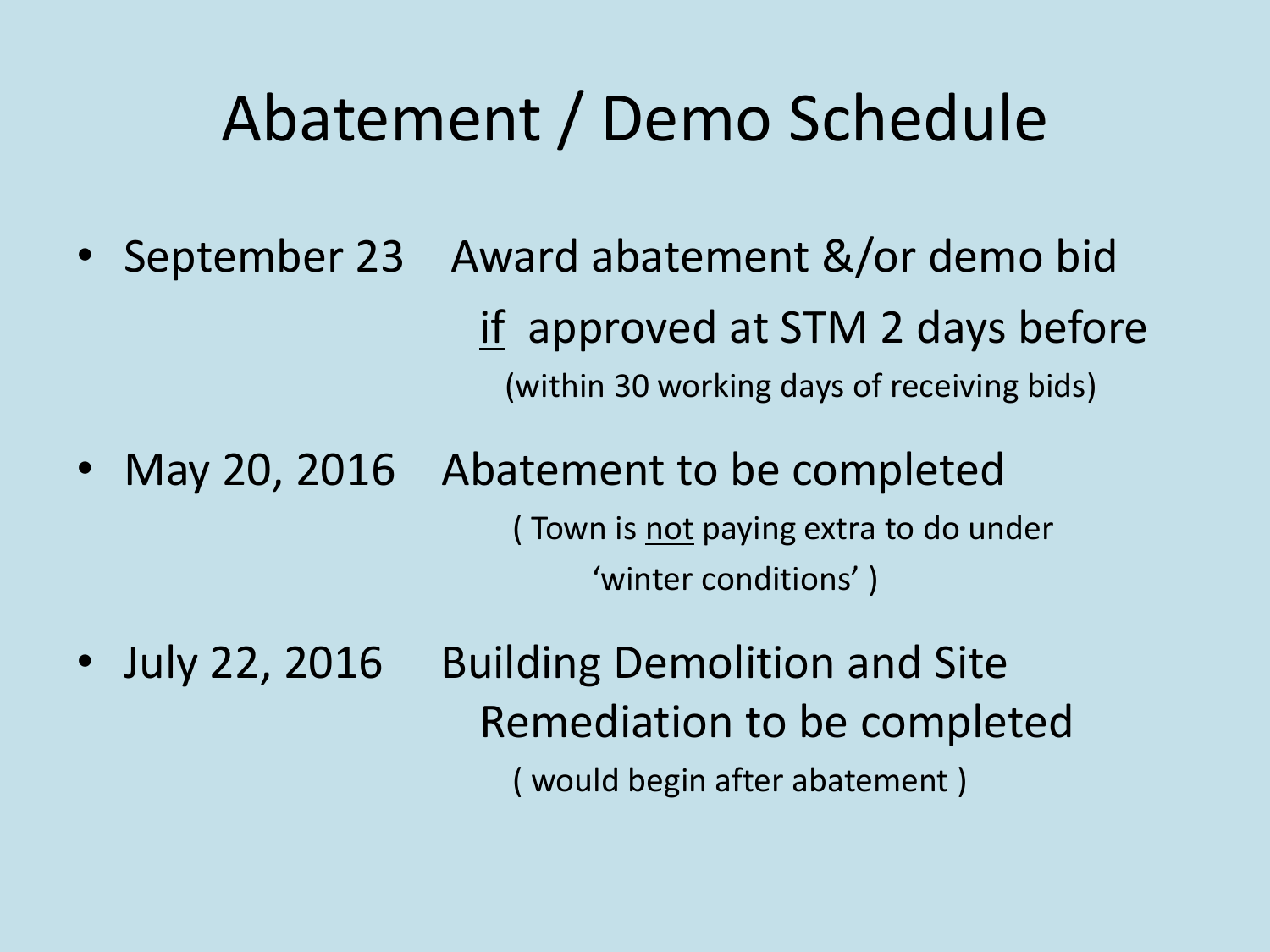### What Happens Next?

- Whether the Town votes for abatement, demolition, or to do nothing there are still many planning and reuse issues for the Town to resolve.
- Deciding what types of uses the town wants here: town or private? at what scale? with what funding? etc.
- We need to hire an outside expert to help the Town determine feasible options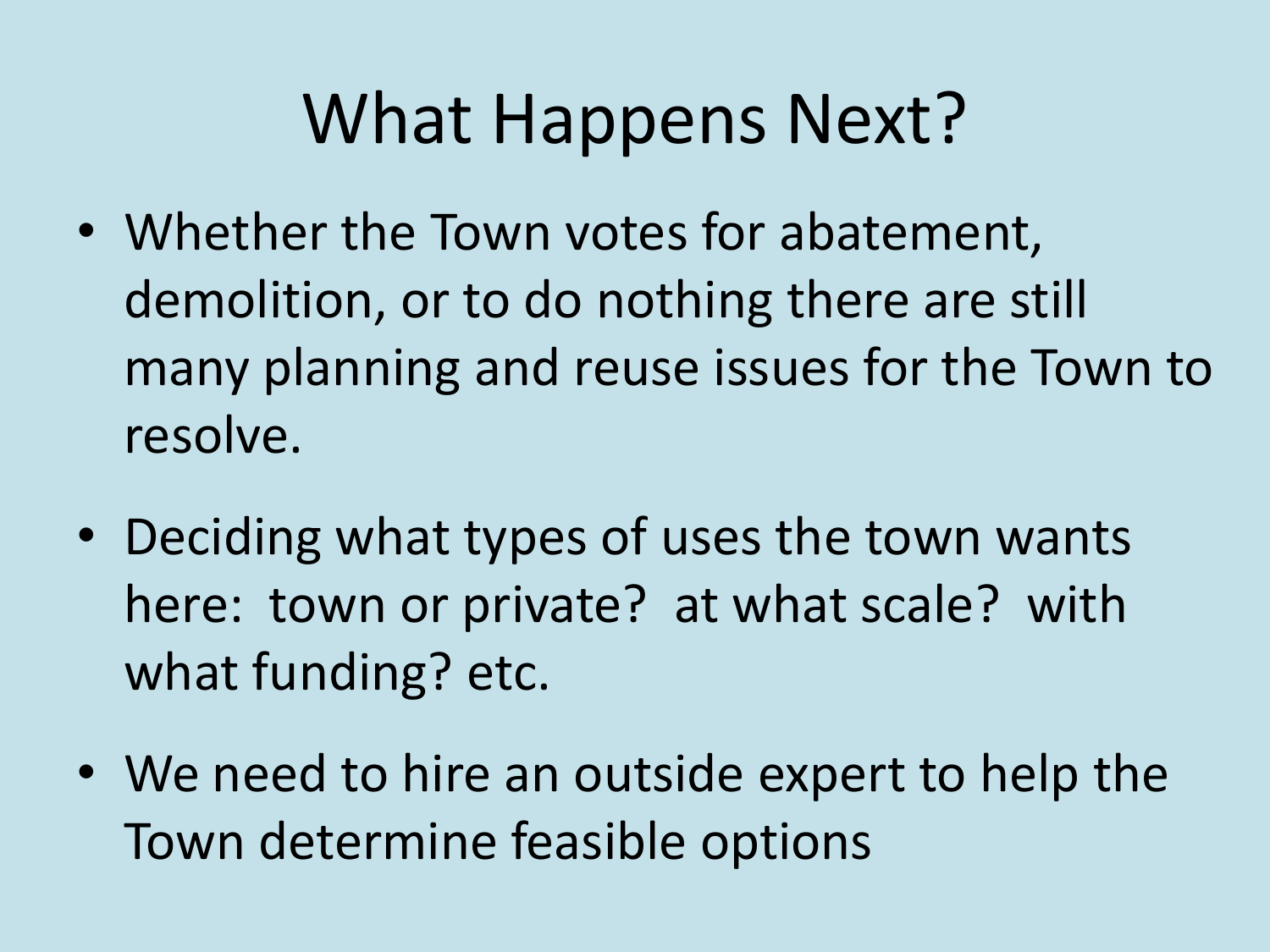### ARTICLE 10 -

### Develop Options for the Nichewaug Inn and Academy Property

**"**To see if the Town will vote to authorize the Selectboard to hire a consultant to work with the community: to investigate fiscally sound options for the future use, development, redevelopment, disposition, and/or sale of the Town-owned property located at 25 Common Street, Assessors' Map Parcel Number 48; to evaluate how the property could help address the water and septic needs of the adjacent Petersham Memorial Library; to identify relevant grant and other funding opportunities; and to prepare a plan for this property presenting various options prior to the 2016 Annual Town Meeting; or act in relation thereto."